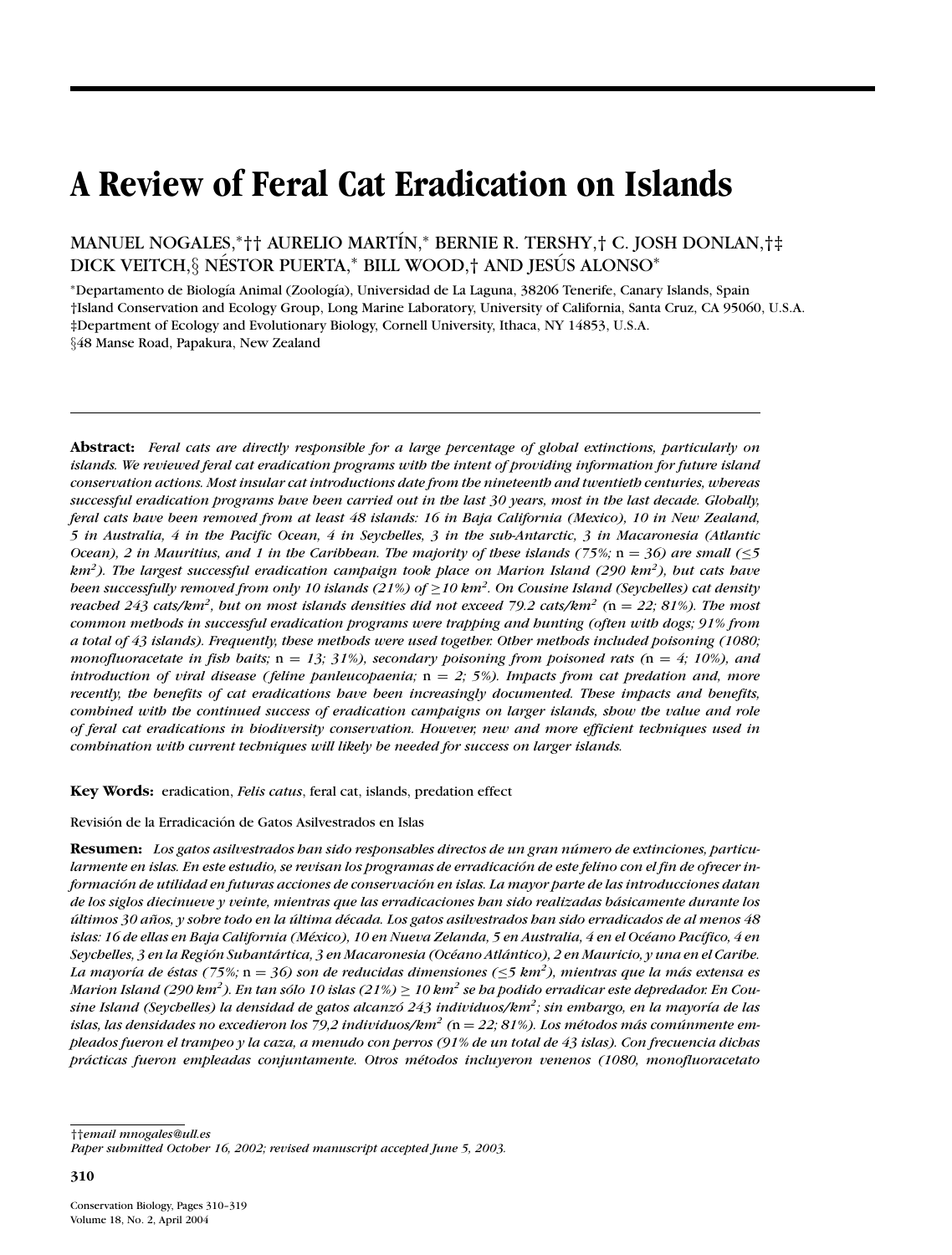*de sodio en cebos de pescado:*  $n = 13$ ; 31%), envenenamiento secundario con ratas envenenadas ( $n = 4$ ; *10%) y el virus de la leucemia felina (*n = *2; 5%). La informacion sobre el efecto negativo de los gatos en islas ´ y, mas recientemente, el beneficio de su erradicaci ´ on, se ha ido dando a conocer paulatinamente, poniendo ´ de manifiesto su importancia en la conservacion de la biodiversidad insular. No obstante, la combinaci ´ on de ´ t´ecnicas nuevas y mas eficientes junto con las habituales, ser ´ a necesaria para el ´ ´exito de la erradicacion de ´ los gatos en islas de grandes dimensiones.*

Palabras Clave: efecto de depredación, erradicación, *Felis catus*, gato asilvestrado, islas

#### **Introduction**

Since domestication from the African wildcat (*Felys silvestris libyca*) some 4000 years ago (Randi & Ragni 1991; Serpell 2000), cats (*Felis catus*) have traveled widely as human commensals, often establishing feral populations (Todd 1977). Effects of predation on native species by feral cat populations are widespread and significant, particularly on islands (Whittaker 1998). In these insular environments, feral cats are directly responsible for a number of extinctions and extirpations worldwide and across multiple taxa (Iverson 1978; Moors 1985; Kirkpatrick & Rauzon 1986; Cruz & Cruz 1987; Towns et al. 1990; Donlan et al. 2000; Veitch 2001). Due to high levels of species, behavioral, and genetic diversity on islands, these effects contribute significantly to the reduction of biological diversity (Stone et al. 1994; Groombridge & Jenkins 2000; Atkinson 2001; McNeely et al. 2001). These negative effects and their wide distribution have resulted in the cat being included in the list of the 100 worst invasive species (Lowe et al. 2001).

In response to the problem of feral cats, techniques have been developed to remove populations from islands (Veitch 1985; Wood et al. 2002). Over the past two decades, these conservation techniques have prevented the extinction of insular species and restored many island ecosystems (Forsell 1982; Rauzon 1985; Doom & Messersmith 1990; Cooper et al. 1995; Bester et al. 2000; Veitch 2001; Mitchell et al. 2002; Wood et al. 2002). Although the removal of introduced mammals, such as feral cats, from islands is a powerful conservation tool, many of these conservation successes remain unpublished or are found only in internal reports and are thus relatively inaccessible. This lack of readily available information likely inhibits progress in eradication techniques and more generally contributes to the low level of importance placed on eradication of invasive species in many conservation circles (Simberloff 2001).

We reviewed feral cat eradication campaigns on islands with the primary intent of assessing the approaches, successes, and challenges of these conservation actions to help facilitate future island conservation programs. We reviewed documented impacts of feral cat populations on island ecosystems and the recovery of native populations after cat removal. We then analyzed key aspects of these eradication campaigns to identify future directions and challenges of cat eradication. We compiled data from published and gray literature and personally communicated with over 60 researchers and conservation practitioners, covering most of the world's insular regions.

## **Effects of Feral Cats on Insular Systems**

Cats are extremely adaptable (Coman & Brunner 1972; Van Aarde 1986; Konecny 1987) and are found on most major island groups worldwide, including many islands inhospitable (e.g., arid, with no water) and uninhabited (Tabor 1983; Atkinson 1989). Many cat introductions were made to control rodent or rabbit populations (Flux 1993; Lever 1994). The majority of introductions took place in the nineteenth and early twentieth centuries or before; however, introductions have occurred more recently (e.g., Asunción, Coronado Norte, San Roque and Socorro islands, Baja California, Mexico). Due to the naïveté of island organisms to predation, the consequent lack of antipredator behavioral, morphological, and lifehistory responses (Stone et al. 1994), and the catholic diet of cats (Fitzgerald 1988), the impact of cat predation on island fauna has been devastating.

The cat is an opportunistic predator. On islands its diet includes a variety of mammals, reptiles, birds, and insects (Kirkpatrick & Rauzon 1986; Konecny 1987; Fitzgerald 1988; Nogales et al. 1988; Fitzgerald & Turner 2000). Often, primary prey is determined by relative abundance (Van Aarde 1980; Veitch 1985). Predation by cats has been directly responsible for numerous island extinctions of mammals (Mellink 1992; Tershy et al. 2002), reptiles (Iverson 1978; Mitchell et al. 2002), and birds ( Jehl & Parks 1983; Lever 1994; Dowding & Murphy 2001; Veitch 2001).

Insular rodents have been the mammal taxon most vulnerable to cat predation. Hutias (*Geocapromys* spp.), an endemic group of rodents found on islands throughout the Caribbean, have been hard hit by cats and other introduced predators. A number of species are near extinction or already thought to be extinct (Fitzgerald 1988; Berovides & Comas 1991; Nowak 1999). Endemic rodents (*Nesoryzomys* spp. and *Oryzomys* spp.) from the Galapagos Islands have also suffered dramatic declines and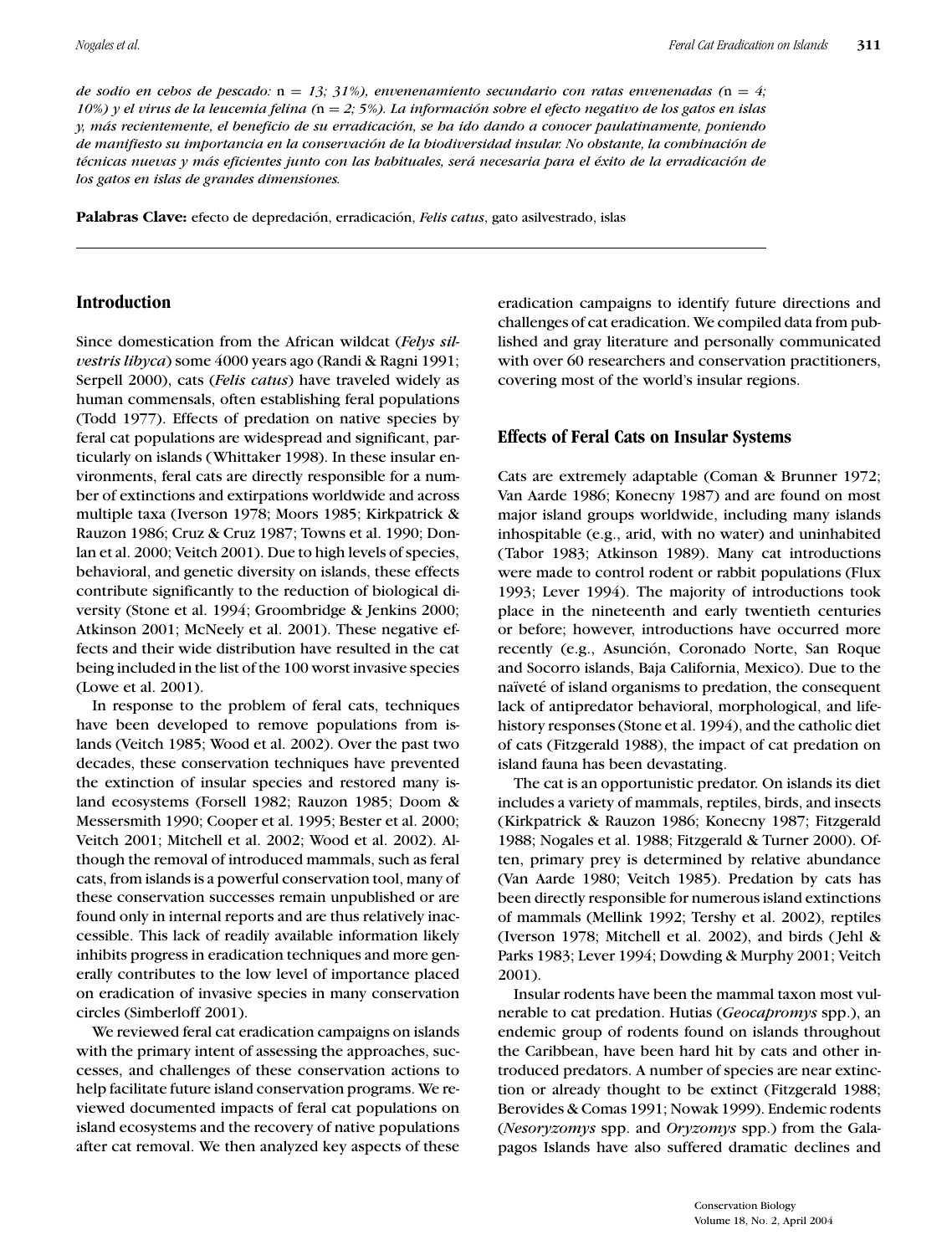extinctions from predation by non-native rats and cats. Only four species remain, three of which are found only on islands free of introduced predators (Patton & Hafner 1983; Dowler et al. 2000). In northwestern Mexico, cats have caused a wave of rodent extinctions on the islands of Baja California, with over 10 taxa extinct or nearly extinct (Mellink 1992; Álvarez & Cortés 1996; Álvarez & Ortega 2002; Mellink et al. 2002).

Cat predation on island reptiles at tropical and subtropical latitudes appears cosmopolitan (Laurie 1983; Konecny 1987; Fitzgerald 1988; Nogales et al. 1990; Arnaud et al. 1993; Nogales & Medina 1996; Rando & López 2001). Cats, along with other introduced predators such as mongooses (*Herpestes javanicus*) and rats (*Rattus* spp.), have played a significant role in driving recent distributions and abundances of island reptiles. These community-level processes have resulted in novel biogeographic patterns (Case & Bolger 1991). For example, the tuatara (*Sphenodon punctatus*) and 40% of New Zealand lizards are now largely confined to offshore islands free of introduced predators (Daugherty et al. 1994; Towns & Daugherty 1994). Other examples of local reptile extinctions due to cat predation are iguanas (*Brachylophus* spp.) and skinks (*Emoia* spp.) in the Fiji Islands (Gibbons 1984) and iguanas (*Cyclura* spp.) on islands in the Caribbean (Iverson 1978; Alberts 2000; Mitchell et al. 2002). Other reptiles, such as the endemic giant lizard (*G. gomerana*) from La Gomera Island (Canary Islands, Spain), are on the verge of extinction, with cat predation suspected as the major cause (Valido et al. 2000; Nogales et al. 2001).

Feral cats are responsible for the extinction of at least 33 bird species ( Lever 1994). Insular endemic landbirds are most frequently driven to extinction. The Stephen Island Wren (*Traversia lyalli*; New Zealand) is a noteworthy example because the last population of this species was driven to extinction by one individual cat in 1894 (Fuller 2000). Such examples lend support to the idea that only a few predators can have substantial impacts on prey demography and community-level processes (Estes et al. 1998; Roemer et al. 2001; Roemer et al. 2002). A more recent case of wild extinction occurred in Socorro Island (Mexico), where an endemic species of dove (*Zenaida graysoni*) disappeared in the wild and the population of an endemic passerine (*Mimodes graysoni*) was reduced nearly to extinction after cats were introduced by a military garrison in the late 1950s ( Jehl & Parks 1983; Martínez & Curry 1996).

Seabirds are less frequently driven to extinction because they usually breed on more than one island; however, there have been spectacular extirpations and even extinctions caused by cats (Stonehouse 1962; Moors & Atkinson 1984; Fitzgerald & Veitch 1985; Veitch 1985; Fitzgerald 1988). An often-quoted example of a global seabird extinction is that of the Guadalupe Storm Petrel (*Oceanodroma macrodactyla*), which was restricted to

Guadalupe Island, Mexico ( Jehl 1972). Van Aarde (1980) estimated that on Marion Island (sub-Antarctic island, South Africa) cats preyed on about 455,119 seabirds per year, which constitutes an annual kill rate of more than 200 individuals per cat. Pascal (1980) estimated that on Kerguelen (sub-Antarctic island, France), cats killed approximately 1.2 million seabirds each year during the 1970s. Seabirds are also severely preyed upon by cats on Ascension Island, where the Sooty Tern (*Sterna fuscata*) colony has been reduced from possibly more than one million pairs in the 1940s to the current estimation of about 150,000 breeding pairs (Ashmole et al. 1994).

Published studies on the recovery of populations from cat eradication are less common than impact studies; thus, most case studies remain anecdotal or in unpublished reports. Nonetheless, the benefits to biodiversity conservation are clear and significant. On Natividad Island (Mexico), for example, Keitt et al. (2002) showed that a relatively small population of cats could have driven the population of approximately 75,000 Black-vented Shearwaters (*Puffinus opisthomela*) to local extinction in 10– 50 years. When cats were present, more than 1000 shearwaters were found dead on the colony every month (Keitt et al. 2002). After cats were eradicated (Wood et al. 2002), fewer than 100 shearwaters were found dead on the colony each month (Keitt & Tershy 2003). On Coronados Islands (Mexico), Cassin's Auklets (*Ptychoramphus aleuticus*) were driven to local extinction by cat predation ( Jehl 1977) but recolonized the island within 4 years after cats were eradicated (Wolf 2002). On Marion Island, cat depredation caused the extinction of the Common Diving Petrel (*Pelecanoides urinatrix*) and severely affected some species of hole-nesting petrels (Procellariidae). Following cat eradication, hole-nesting petrels showed signs of recovery (Cooper et al. 1995), and Common Diving Petrels are again breeding on Marion Island (Hänel & Chown 1998).

## **Eradication on Islands**

Feral cat eradication has been carried out on at least 48 islands (Appendix 1). By geographic region, Baja California (Mexico) has had the most successful cat removals, followed by islands of New Zealand, Australia, the South Pacific, Seychelles, sub-Antarctic, Macaronesia (Atlantic Ocean), Mauritius, and the Caribbean (Fig. 1). Island areas range from 0.13 km<sup>2</sup> (San Jerónimo, Baja California, Mexico) to 290 km<sup>2</sup> (Marion Island, sub-Antarctic). However, the majority of islands (75%,  $n = 36$ ) where eradication has been successful are  $\leq$ 5 km<sup>2</sup>, and only 10 (21%) are  $>10$  km<sup>2</sup> (Appendix 1).

The first successful campaign took place on Stephens Island, New Zealand, in 1925 (Baldwin 1981). Between 1925 and 1980, cats were removed from nine islands;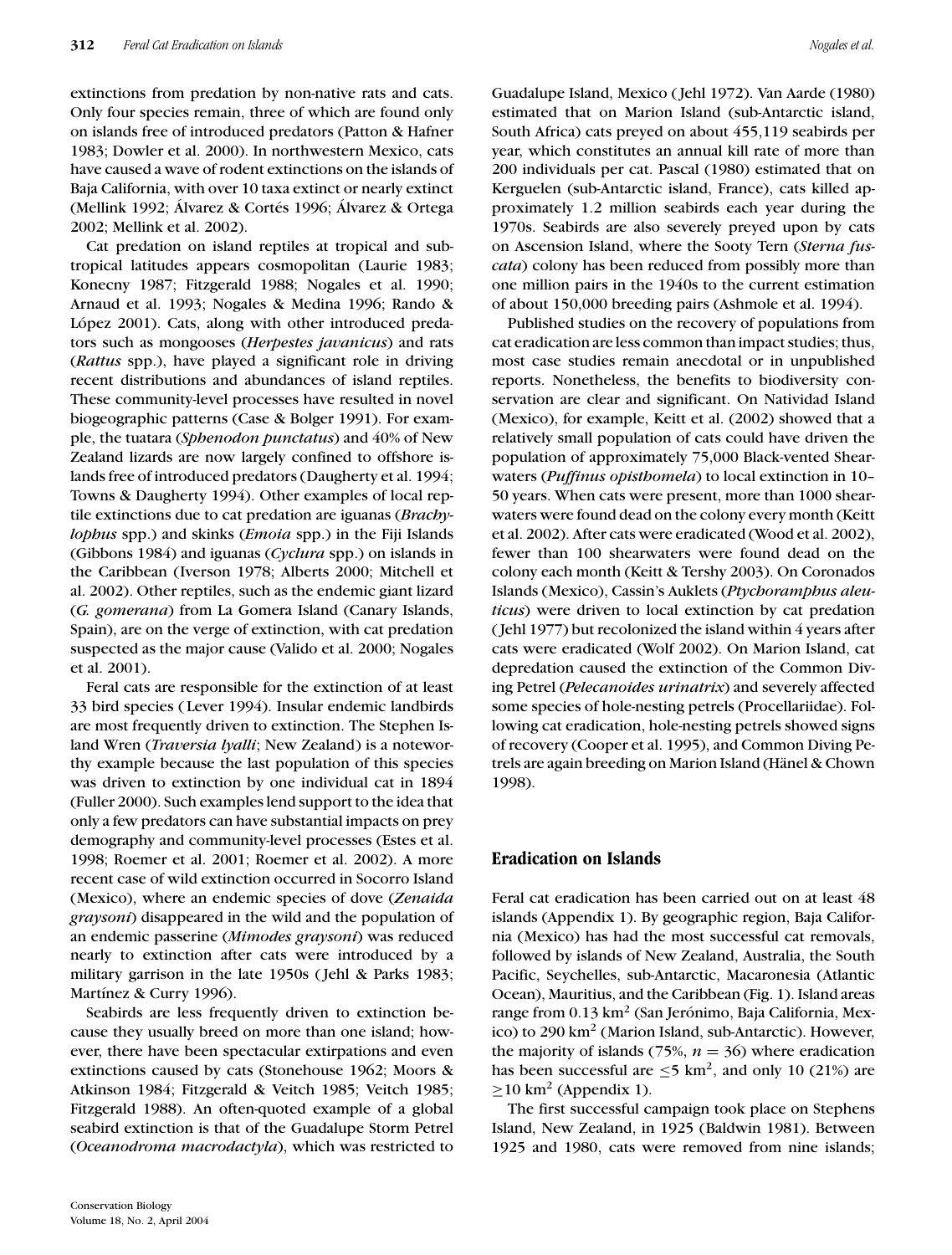

most are offshore islands of New Zealand (Veitch 1995). In the last 20 years there have been great successes with removal of island cats: cat populations were removed from 37 islands, 28 of them in the last decade, especially around Baja California.

On 27 islands for which cat densities have been reported, densities varied from  $0.15$  individuals/ $km<sup>2</sup>$  (Partida Sur, Mexico) to  $243$  individuals/km<sup>2</sup> (Cousine, Seychelles). However, a high number of islands  $(n = 22, 81\%)$ had densities lower than 79.2 individuals/km<sup>2</sup>.

The main methods used in eradication campaigns have been (1) trapping, (2) hunting (with dogs, rifles, and guns), (3) poisoning (in fish baits), and (4) disease introduction (mainly virus). The use of baits in traps has been combined on at least on six islands with attractive substances (urine, droppings, or gonad extracts) to improve capture results. Secondary poisoning of feral cats that consumed introduced *Rattus*spp. that had eaten anticoagulants, such as brodifacoum, has played a role in four insular eradication campaigns (Tuhua, Pitcairn, Curieuse, and Flat islands).

Most eradication programs used traps—commonly gin traps (Conibear and Oneida Victor, Lititz, Pennsylvania) and less frequently cage traps (Tomahawk, Tomahawk, Wisconsin—and/or hunting  $(n = 39; 91\%$  of the 43 islands for which information is available; Fig. 2). Hunters have used .22 and .222-caliber rifles and 12-gauge shotguns. Hunting with dogs has been carried out during the day, and at night with the aide of adjustable headlamps. More details on the methods of cat-eradication campaigns on islands have been provided by Veitch (1985, 2001) and Wood et al. (2002).

After hunting and trapping, the most frequently used techniques were direct poisoning ( $n = 14$ ; 33% of the islands), secondary poisoning ( $n = 4$ ; 10%), and disease introduction (5%). To our knowledge, in most cases the only poison used has been 1080 (sodium monofluoroacetate),

which has been applied on three islands in Australia, two each in the Seychelles, New Zealand, and sub-Antarctic, and one each in the central Pacific Ocean, Caribbean, and Baja California (Appendix 1). The disease agent was feline panleucopaenia virus, which was used on the islands of Jarvis and Marion (Rauzon 1985; Bester et al. 2000). Recent theoretical models based on virus-vectored immunocontraception may hold promise for future eradication campaigns (Courchamp & Cornell 2000).

In the majority of eradication plans, several simultaneous techniques were used (e.g., Fitzgerald & Veitch 1985; Rauzon 1985; Veitch 1985; Bester et al. 2000; Twyford et al. 2000; Wood et al. 2002). It is difficult to evaluate the relative effectiveness of these techniques because they were used by different individuals in different habitats. However, toxins and biological controls tended to be most effective at the beginning of an eradication operation, whereas hunting and especially trapping appeared to be the only effective techniques to eradicate the few remaining cats.



*Figure 2. Use of feral cat eradication methods employed on 44 islands: TR, traps; HT, hunting; PS, poison; and DS, disease.*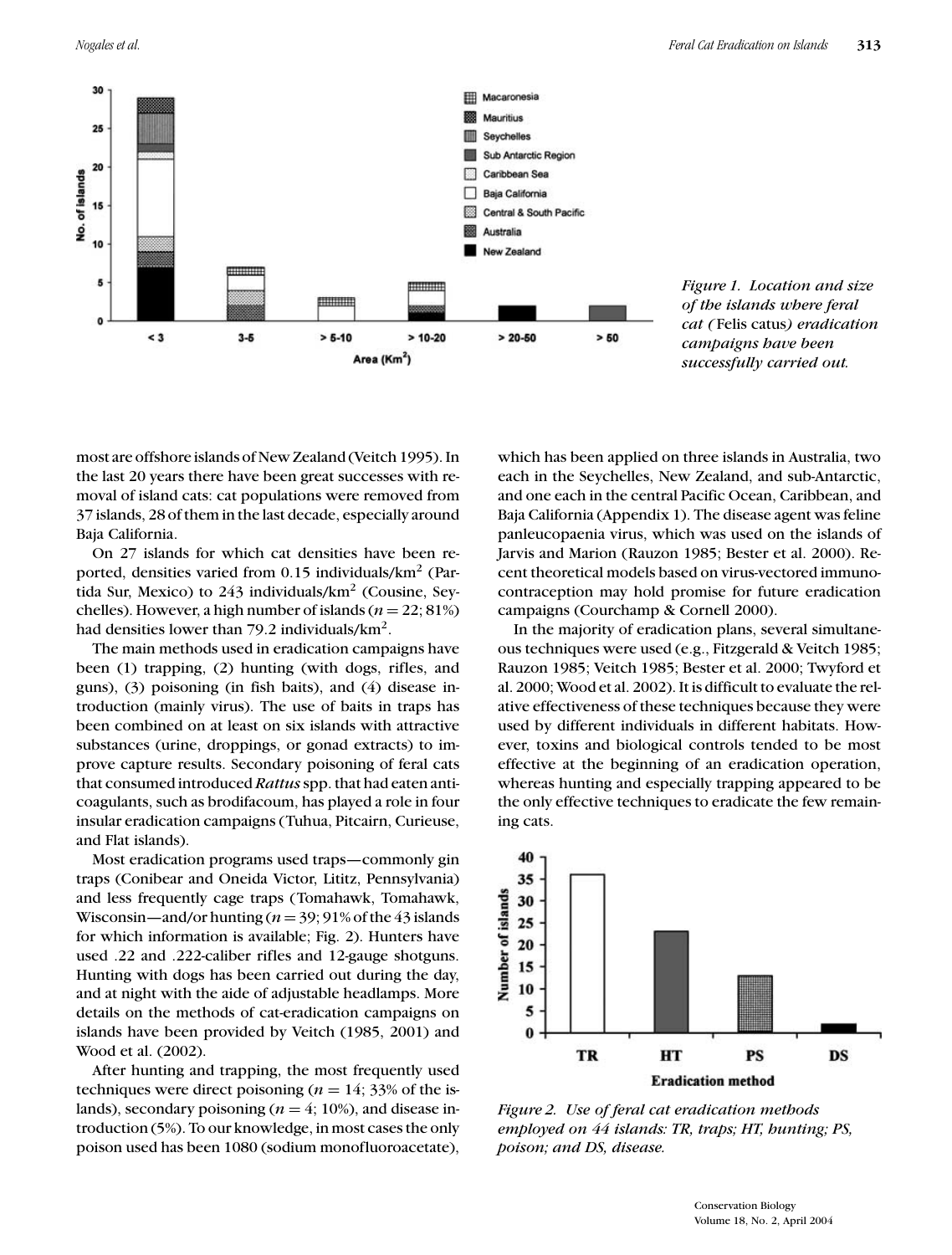### **Conclusions and Recommendations**

We identified 48 feral cat eradications on islands, most of which were on islands  $\langle 5 \text{ km}^2 \rangle$  in size, although a few took place on islands of  $>15$  km<sup>2</sup>. Considering the number of island species whose extinctions have been caused by feral cats, it is remarkable that there have been so few documented feral cat eradications. Based on the results of our review, we make the following suggestions. (1) Because of the well-documented extinctions and near extinctions of native island animals caused by feral cats, land managers should routinely eradicate feral cats from islands of  $\langle 5 \text{ km}^2 \rangle$ . These eradications are particularly beneficial to seabirds, which can form extremely dense nesting colonies on these small islands. (2) With extensive planning and a greater investment of time and effort, land managers should attempt to eradicate feral cats from medium-sized islands (around  $10-30 \text{ km}^2$ ). These programs on medium-sized islands need to be well documented and supported by applied research on cat home ranges, movement patterns, and bait acceptance so that existing techniques can be refined. (3) New techniques should be developed to eradicate cats from larger islands of  $>50$  km<sup>2</sup>, where biodiversity and endemism levels are highest.

An example of a successful cat eradication took place on the uninhabited, large island of Marion. It took about 15 years of intense effort to eradicate the cats, combining several methods such as trapping, hunting, poisoning, and disease introduction (Bloomer & Bester 1992; Bester et al. 2000). The use of disease agents or targeted poisoning campaigns hold promise for an initial population reduction in eradication programs on large islands—such an approach may save effort, time, and money. However, such approaches should minimize nontarget effects (see cautions given by the World Conservation Union [2000]).

Large islands are often inhabited by humans; therefore, eradication programs become more complicated by island area and because the cat has been linked to humans since historical times. Cat eradication is currently being carried out on Ascencion Island (area of  $97 \text{ km}^2$  and a human population of around 1000), one of the most important breeding places for seabirds in the tropical Atlantic (Ashmole & Ashmole 2000).

With every eradication program on islands, the prevention of reintroduction is as important as eradication itself. Therefore, effective quarantine plans, including policies prohibiting the presence of potentially invasive pets, should be a major component of conservation plans in insular environments (especially on smaller islands). Furthermore, environmental education programs in conjunction with the eradication program are often a requisite for conservation success (e.g., Donlan & Keitt 1999). Despite the lack of attention that non-native species eradications from islands have received from the overall conservation

community, these eradication programs have been successful in stopping extinctions and in preserving biodiversity as well as ecological and evolutionary processes (Donlan et al. 2003). The recent successes on larger islands are encouraging for future island conservation.

### **Acknowledgments**

This review would not have been possible without the collaboration of many researchers who shared all sorts of information with us, sometimes unpublished. We are especially indebted to D. Merton and B. Bell (New Zealand); A. Burbidge, P. Copley, and G. Copson (Australia); P. Oliveira (Madeira, Portugal); M. Bester, and M. Cohen (South Africa); F. Courchamp, M. Pascal, and J.-L. Chapuis (France); K. Campbell and F. Cruz (Galápagos, Ecuador); S. Roy (Mauritius); M. Rauzon, D. Goltz, E. Campbell, and D. Forsell (Hawaii, U.S.A.); N. Mitchell, M. Naughton, and R. Clapp (U.S.A.); and J. Á. Sánchez, M. Á. Hermosillo, and G. Arnaud (México). J. Berger, E. Main, D. Wenny, and two anonymous referees offered valuable comments to improve the manuscript. Basic research for this paper was conducted as part of a natural resource restoration project supported by the LIFE project (99 NAT/E/006392) of the European Union and the Cabildo Insular de Lanzarote (Canary Islands, Spain).

#### **Literature Cited**

- Alberts, A. 2000. West Indian iguanas: status survey and conservation action plan. World Conservation Union, Cambridge, United Kingdom.
- Algar, D. A., A. A. Burbidge, and G. J. Angus. 2002. Cat eradication on Hermite Island, Montebello Islands, Western Australia. Pages 14– 18 in C. R. Veitch and M. N. Clout, editors. Turning the tide: the eradication of invasive species. World Conservation Union, Gland, Switzerland.
- Álvarez, S. T., and P. Cortés. 1996. Anthropogenic extinction of the endemic deer mouse, *Peromyscus maniculatus cineritius*, on San Roque Island, Baja California Sur, Mexico. Southwestern Naturalist **41:**459–461.
- Alvarez, S. T., and A. Ortega. 2002. Current status of rodents on islands ´ in the Gulf of California. Biological Conservation **109:**157–163.
- Ardura, E., and P. Calabuig. 1993. Depredación de pequeños procelariformes y control de gatos asilvestrados en el islote de Lobos. Unidad de fauna. Viceconsejería de Medio Ambiente. Consejería de Política Territorial. Gobierno de Canarias, Las Palmas de Gran Canaria, Spain.
- Arnaud, G., A. Rodríguez-Moreno, A. Ortega, and S. Alvarez. 1993. Predation cats on the unique endemic lizard of Socorro Island (*Urosaurus auriculatus*), Revillagigedo, Mexico. Ohio Journal of Science **93:**101–104.
- Arnaud, G., A. Rodríguez-Moreno, and M. Camacho. 2000. Programa exitoso de erradicacion de gatos en Isla Coronados. Baja California ´ Sur Insulario **11 y 12:**21–24.
- Ashmole, P., and M. Ashmole. 2000. St. Helena and Ascencion Island: a natural history. A. Nelson, Oswestry, United Kingdom.
- Ashmole, N. P., M. J. Ashmole, and K. E. L. Simmons. 1994. Seabird conservation and feral cats on Ascension Island, South Atlantic. Pages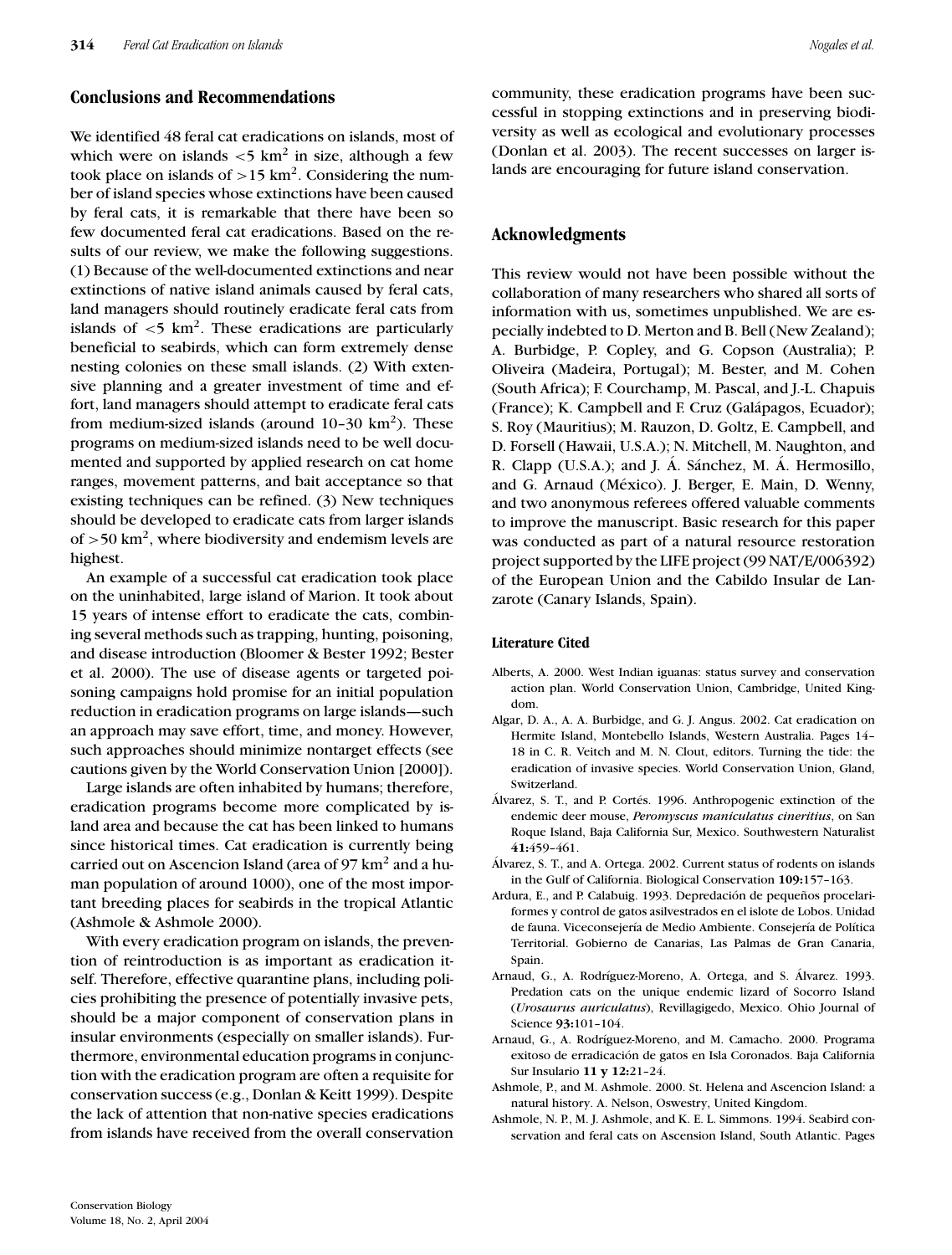94–121 in D. N. Nettleship, J. Burger and M. Gochfeld, editors. Seabirds on islands. Conservation series 1. BirdLife International, Cambridge, United Kingdom.

- Atkinson, I. 1989. Introduced animals and extinctions. Pages 54–75 in D. Western and M. C. Pearl, editors. Conservation for the twenty-first century. Oxford University Press, New York.
- Atkinson, I. A. E. 2001. Introduced mammals and models for restoration. Biological Conservation **99:**81–96.
- Baldwin, O. 1981. New Zealand's French Pass and d'Urville Island. Book 2. Sea business. Fields Publishing, Plimmerton, New Zealand.
- Bell, B. D., and E. Bell. 1997. Habitat restoration, Pitcairn Island, South Pacific: eradication of rats and feral cats. April to December, 1997: report. Foreign and Commonwealth Office, United Kingdom, and Pitcairn Island Administration, New Zealand.
- Bell, P., and K. Lomax. 1998. Habitat restoration: Flat Island, Mauritius: eradication of rats, mice and feral cats. September to November:1998 report. National Parks and Conservation Service, Mauritius.
- Berovides, V., and A. Comas. 1991. The critical condition of hutias in Cuba. Oryx **25:**206–208.
- Bester, M. N., J. P. Bloomer, P. A. Bartlett, D. D. Muller, M. Van Rooyen, and H. Büchner. 2000. Final eradication of feral cats from sub-Antarctic Marion Island, southern Indian Ocean. South African Journal of Wildlife Research **30:**53–57.
- Bloomer, J. P., and M. N. Bester. 1992. Control of feral cats on sub-Antarctic Marion Island, Indian Ocean. Biological Conservation **60:**211–219.
- Case, T. J., and D. T. Bolger. 1991. The role of introduced species in shaping the distribution and abundance of island reptiles. Evolutionary Ecology **5:**272–290.
- Chapuis, J. L., and Y. Frenot. 1996. Restauration d'îles subantarctiques françaises: programmes en cours sur l'île Amsterdam et dans l'archipel de Kerguelen. Pages 38-43 in Rapport d'activité 1995. Institut Francais Pour la Recherche et la Technologie Polaires, Brest. ¸
- Clapperton, B. K., R. J. Pierce, and C. T. Eason. 1992. Experimental eradication of feral cats (*Felis catus*) from Matakohe (Limestone) Island, Whangarei Harbour. Science and research internal report 54. Department of Conservation, Wellington, Australia.
- Coman, B. J., and H. Brunner. 1972. Foods habits of the feral house cat in Victoria. Journal of Wildlife Management **36:**848–853.
- Cooper, J., A. V. N. Marais, J. P. Bloomer, and M. N. Bester. 1995. A success story: breeding of burrowing petrels (Procellariidae) before and after the eradication of feral cats *Felis catus* at subantarctic Marion Island. Marine Ornithology **23:**33–37.
- Copson, G., and J. Whinam. 2001. Review of ecological restoration program on sub-Antarctic Maquarie Islands: pest management progress and future directions. Ecological Management and Restoration **2:**129–138.
- Courchamp, F., and S. J. Cornell. 2000. Virus-vectored immunocontraception to control feral cats on islands: a mathematical model. Journal of Applied Ecology **37:**903–923.
- Cruz, J. B., and F. Cruz. 1987. Conservation of the Dark-Rumped Petrel *Pterodroma-Phaeopygia* in the Galapagos Islands, Ecuador. Biological Conservation **42:**303–312.
- Daugherty, C. H., G. B. Patterson, and R. A. Hitchmough. 1994. Taxonomic and conservation review of the New Zealand herpetofauna. New Zealand Journal of Zoology **21:**317–323.
- Donlan, C. J., and B. S. Keitt. 1999. Using research and education to prevent extinction. California Coast and Ocean **15:**20–23.
- Donlan, C. J., B. R. Tershy, B. S. Keitt, B. Wood, J. A. Sánchez, A. Weinstein, D. A. Croll, and J. L. Aguilar. 2000. Island conservation action in northwest Mexico. Pages 330–338 in D. H. Browne, H. Chaney, and K. Mitchell, editors. Proceedings of the fifth California Islands symposium. Santa Barbara Museum of Natural History, Santa Barbara, California.
- Donlan, C. J., B. R. Tershy, K. J. Campbell, and F. B. Cruz. 2003. Research for requiems: the need for more collaborative action. Conservation Biology **17:**1850–1851.
- Doom, S., and J. Messersmith. 1990. Feral cat eradication on a barrier reef island. Australia. Atoll Research Bulletin **338:**1–4.
- Dowding, J. E., and E. C. Murphy. 2001. The impact of predation by introduced mammals on endemic shorebirds in New Zealand: a conservation perspective. Biological Conservation **99:**47–64.
- Dowler, R. C., D. S. Carroll, and C. W. Edwards. 2000. Rediscovery of rodents (Genus *Nesoryzomys*) considered extinct in the Galapagos Islands. Oryx **34:**109–117.
- Estes, J. A., M. T. Tinker, T. M. Williams, and D. F. Doak. 1998. Killer whale predation on sea otters linking oceanic and near shore ecosystems. Science **282:**473–476.
- Fitzgerald, B. M. 1988. Diet of domestic cats and their impact on prey populations. Pages 123–147 in D. C. Turner and P. Bateson, editors. The domestic cat: the biology of its behaviour. Cambridge University Press, Cambridge, United Kingdom.
- Fitzgerald, B. M., and C. R. Veitch. 1985. The cats of Herekopare Island, New Zealand: their history, ecology and effects on birdlife. New Zealand Journal of Zoology **12:**319–330.
- Fitzgerald, B. M., and B. M. Turner. 2000. Hunting behaviour of domestic cats and their impact on prey populations. Pages 151–175 in D. C. Turner and P. Bateson, editors. The domestic cat: the biology of its behaviour. Cambridge University Press, Cambridge, United Kingdom.
- Flux, J. E. C. 1993. Relative effect of cats, myxomatoxis, traditional control, or competitors in removing rabbits from islands. New Zealand Journal of Zoology **20:**13–18.
- Forsell, D. J. 1982. Recolonization of Baker Island by seabirds. Bulletin of the Pacific Seabirds Group **9:**75–76.
- Fuller, E. 2000. Extinct birds. Oxford University Press, Oxford, United Kingdom.
- Gibbons, J. 1984. Iguanas of the South Pacific. Oryx **18:**82–91.
- Groombridge, B., and M. D. Jenkins. 2000. Global biodiversity: Earth's living resources in the 21st century. United Nations Environmental Programme, World Conservation Monitoring Centre, and World Conservation Press, Cambridge, United Kingdom.
- Hänel, C., and S. Chown. 1998. An introductory guide to the Marion and Prince Edward Island special nature reserves. Department of Environmental Affairs and Tourism, Pretoria, South Africa.
- Iverson, J. B. 1978. The impact of feral cats and dogs on populations of the West Indian rock iguana, *Cyclura carinata*. Biological Conservation **14:**63–73.
- Jehl, J. R. 1972. On the cold trail of an extinct petrel. Pacific Discovery **25:**24–29.
- Jehl, J. R. 1977. An annotated list of the birds of the Los Coronados Islands, Baja California, and adjacent waters. Western Birds **8:**91– 101.
- Jehl, J. R., and K. C. Parks. 1983. 'Replacements' of landbird species on Socorro Island, Mexico. Auk **100:**551–559.
- Keitt, B. S., and B. R. Tershy. 2003. Cat eradication significantly reduces shearwaters mortality. Animal Conservation **6:**307–308.
- Keitt, B. S., C. Wilcox, B. R. Tershy, D. A. Croll, and C. J. Donlan. 2002. The effect of feral cats on the population viability of Black-vented Shearwaters (*Puffinus opisthomelas*) on Natividad Island, Mexico. Animal Conservation **5:**217–223.
- Kirkpatrick, R. D., and M. J. Rauzon. 1986. Foods of feral cats *Felis catus* on Jarvis and Howland Islands, central Pacific Ocean. Biotropica **18:**72–75.
- Konecny, M. J. 1987. Food habits and energetics of feral house cats in the Galapagos Islands. Oikos **50:**24–32.
- Laboudallon, V. 1987. Cat eradication on Cousine Island, Seychelles. International Council for Bird Preservation, Cambridge, United Kingdom.
- Laurie, A. 1983. Marine iguanas in Galapagos. Oryx **17:**18–25.
- Lever, C. 1994. Naturalized animals. T & A.D. Poyser Natural History, London.
- Lowe, S., M. Browne, S. Boudjelas, and M. De Poorter. 2001. 100 of the world's worst invasive alien species: a selection from the global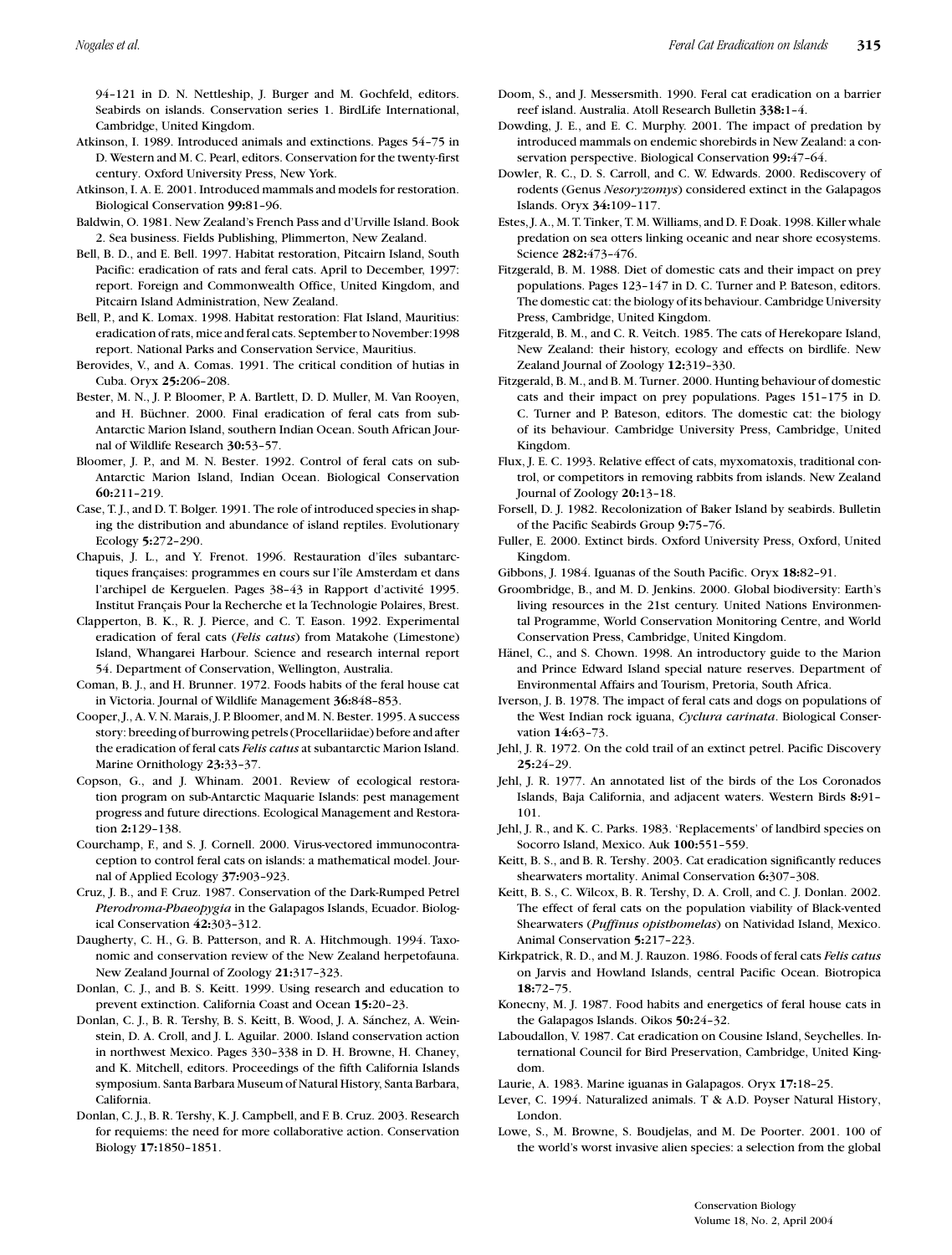invasive species database. Species Survival Commission, World Conservation Union, Auckland, New Zealand.

- Martín, A., et al. 2002a. Restauración de los Islotes y del Risco de Famara (Lanzarote). Departamento de Biología Animal (Zoología), Universidad de La Laguna, Tenerife, Islas Canarias, Spain.
- Martín, A., J. A. Lorenzo, B. Rodríguez, and M. Nogales. 2002b. Erradicación de gatos asilvestrados en el islote de Lobos. Departamento de Biología Animal (Zoología), Universidad de La Laguna, Tenerife, Islas Canarias, Spain.
- Martínez, J. E., and R. L. Curry. 1996. The conservation status of the Socorro Mockingbird *Mimodes graysoni* in 1993–1994. Bird Conservation International **6:**271–283.
- McNeely, J. A., H. A. Mooney, L. E. Neville, P. Shei, and J. K. Waage, editors. 2001. A global strategy on invasive alien species. World Conservation Union, Gland, Switzerland.
- Mellink, E. 1992. The status of *Neotoma anthonyi* (Rodentia, Muridae, Cricetinae) of Todos Santos Islands, Baja California, Mexico. Bulletin of the Southern California Academy of Sciences **91:**137–140.
- Mellink, E., G. Ceballos, and J. Luevano. 2002. Population demise and extinction threat of the Angel de la Guarda deer mouse (*Peromyscus guardia*). Biological Conservation **108:**107–111.
- Merton, D. 1970. The rehabilitation of Cuvier Island: a review. Wildlife **1970:**5–8.
- Merton, D., G. Climo, V. Laboudallon, S. Robert, and C. Mander. 2002. Alien mammal eradication and quarantine on inhabited islands in the Seychelles. Pages 182–198 in C. R.Veitch and M. N. Clout, editors. Turning the tide: the eradication of invasive species. World Conservation Union, Gland, Switzerland.
- Mitchell, N., R. Haeffner, V. Veer, M. Fulford-Gardner, W. Clerveaux, C. R. Veitch, and G. Mitchell. 2002. Cat eradication and the restoration of endangered iguanas (*Cyclura carinata*) on Long Cay, Caicos Bank, Turks and Caicos Islands, British West Indies. Pages 206–212 in C. R. Veitch and M. N. Clout, editors. Turning the tide: the eradication of invasive species. World Conservation Union, Gland, Switzerland.
- Moors, P. J. 1985. Conservation of island birds: case studies for the management of threatened island birds. International Council for Bird Preservation, Cambridge, United Kingdom.
- Moors, P. J., and A. E. Atkinson. 1984. Predation on seabirds by introduced animals, and factors affecting its severity. Pages 667–690 in Technical publication **2**. International Council for Bird Preservation, Cambridge, United Kingdom.
- Nogales, M., and F. M. Medina. 1996. A review of the diet of feral domestic cats (*Felis sylvestris*f. Catus) on the Canary Islands, with new data from the laurel forest of La Gomera. Zeischrift für Säugetierkunde **61:**1–6.
- Nogales, M., A. Martín, G. Delgado, and K. Emmerson. 1988. Food spectrum of the feral cat (*Felis catus* L., 1758) in the juniper woodland on El Hierro (Canary Islands). Bonner Zoologische Beiträge 39:1-6.
- Nogales, M., M. Abdola, C. Alonso, and V. Quilis. 1990. Premières données sur l'alimentation du chat haret (*Felis catus* L., 1758) du Parc National du Teide, Ténérife (Iles Canaries). Mammalia 54:189-196.
- Nogales, M., J. C. Rando, A. Valido, and A. Martín. 2001. Discovery of a living giant lizard, genus *Gallotia* (Reptilia: Lacertidae), from La Gomera, Canary Islands. Herpetologica **57:**169–179.
- Nowak, R. M. 1999. Walker's mammals of the world. Johns Hopkins University Press, Baltimore, Maryland.
- Parr, S. J., M. J. Hill, J. Nevill, D. V. Merton, and J. Shah. 2000. Alien species case study: eradication of introduced mammals in Seychelles in 2000. World Conservation Union, Gland, Switzerland.
- Pascal, M. 1980. Structure et dynamique de chats harets de l'archipel des Kerguelen. Mammalia **44:**161–182.
- Patton, J. L., and M. S. Hafner. 1983. Biosystematics of the native rodents of the Galapagos archipelago, Ecuador. Pages 539–568 in R. I. Bowman, M. Berson, and A. E. Leviton, editors. Patterns of evolution in Galapagos organisms. American Association for the Advancement of Science, Pacific Division, San Francisco.
- tralia. Randi, E., and B. Ragni. 1991. Genetic variability and biochemical systematics of domestic and wild cat populations (*Felis silvestris*: Felidae). Journal of Mammalogy **72:**79–88.
- Rando, J. C., and M. López. 2001. Actuaciones para la conservación del Lagarto Canario Moteado (Gallotia intermedia). Consejería de Política Territorial y Medio Ambiente del Gobierno de Canarias, Santa Cruz de Tenerife, Spain.
- Rauzon, M. J. 1985. Feral cats on Jarvis Island: their effects and their eradication. Atoll Research Bulletin **282:**1–32.
- Rauzon, M. J., D. J. Forsell, and E. N. Flint. 2002. Seabird re-colonisation after cat eradication on equatorial Jarvis, Howland, and Baker Islands, USA, Central Pacific. Page 411 in C. R. Veitch, and M. N. Clout, editors. Turning the tide: the eradication of invasive species. World Conservation Union, Gland, Switzerland.
- Rodríguez Luengo, J. L., and P. Calabuig. 1993. Programa de control de gatos asilvestrados en la isla de Lobos. Seccion de flora y fauna, ´ Viceconsejería de Medio Ambiente. Consejería de Política Territorial y Medio Ambiente del Gobierno de Canarias, Santa Cruz de Tenerife, Spain.
- Roemer, G. W., T. J. Coonan, D. K. Garcelon, J. Bascompte, and L. Laughrin. 2001. Feral pigs facilitate hyperpredation by golden eagles and indirectly cause the decline of the island fox. Animal Conservation **4:**307–318.
- Roemer, G. W., C. J. Donlan, and F. Courchamp. 2002. Golden eagles, feral pigs and insular carnivores: how exotic species turn native predators into prey. Proceedings of the National Academy of Sciences of the United States of America **99:**791–796.
- Serpell, J. A. 2000. Domestication and history of the cat. Pages 179–192 in D. C. Turner and P. Bateson, editors. The domestic cat: the biology and its behaviour. Cambridge University Press, Cambridge, United Kingdom.
- Simberloff, D. 2001. Eradication of island invasives: practical actions and results achieved. Trends in Ecology & Evolution **16:**273–274.
- Stone, P. A., H. L. Snell, and H. M. Snell. 1994. Behavioral diversity as biological diversity: Introduced cats and lava lizard wariness. Conservation Biology **8:**569–573.
- Stonehouse, B. 1962. Ascencion Island and the British Ornithologists' Union Centenary Expedition 1957–1959. Ibis **103B:**107–123.
- Tabor, R. K. 1983. The wild life of the domestic cat. Arrow Books, London.
- Tennyson, A. J. D., and P. R. Millener. 1994. Bird extinctions and fossil bones from Mangere Island, Chatham Islands. Notornis **41:**165–178.
- Tershy, B. R., C. J. Donlan, B. S. Keitt, D. A. Croll, J. A. Sánchez, B. Wood, M. A. Hermosillo, G. R. Howald, and N. Biavaschi. 2002. Island conservation in north-west Mexico: a conservation model integrating research, education and exotic mammal eradication. Pages 293–300 in C. R. Veitch and M. N. Clout, editors. Turning the tide: the eradication of invasive species. World Conservation Union, Gland, Switzerland.
- Todd, L. 1977. Cats and commerce. Scientific American **237:**100–107.
- Towns, D. R., and C. H. Daugherty. 1994. Patterns of range contractions and extinctions in the New Zealand herpetofauna following human colonisation. New Zealand Journal of Zoology **21:**325–339.
- Towns, D. R., I. A. E. Atkinson, and C. H. Daugherty. 1990. Ecological restoration of New Zealand islands: papers presented at conference on ecological restoration of New Zealand islands 1989. Department of Conservation, Wellington, New Zealand.
- Twyford, K. L., P. G. Humphrey, R. P. Numm, and L. Willoughby. 2000. Eradication of feral cats (*Felis catus*) from Gabo Island, south-east Victoria. Ecological Management & Restoration **1:**42–49.
- Valido, A., J. C. Rando, M. Nogales, and A. Martín. 2000. 'Fossil' lizard found alive in the Canary Islands. Oryx **34:**75–76.
- Van Aarde, R. J. 1978. Reproduction and population ecology in the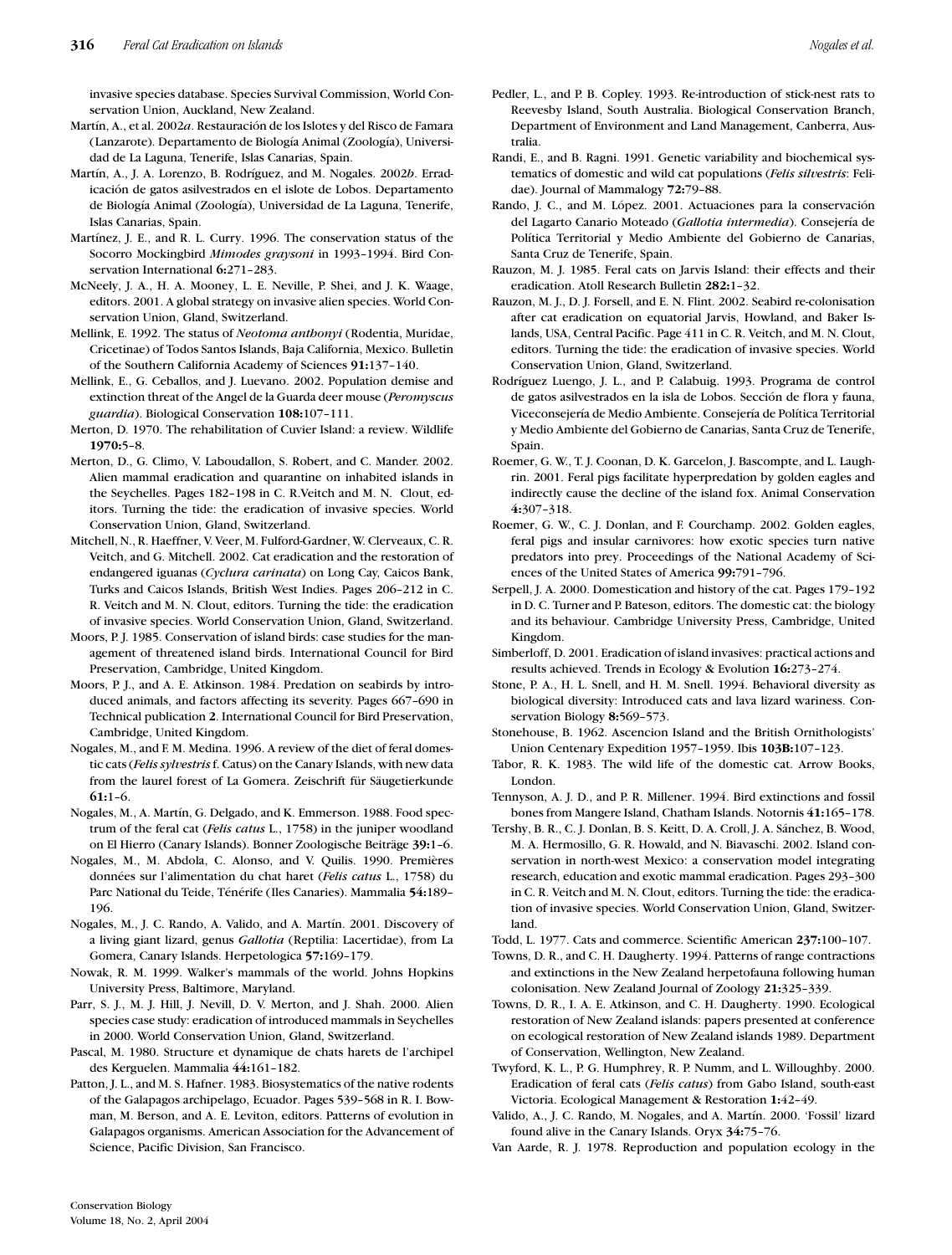feral house cats, *Felis catus*, at Marion Island. Carnivore Genetics Newsletter **3:**288–316.

- Van Aarde, R. J. 1980. The diet and feeding behaviour of feral cats, *Felis catus* at Marion Island. South African Journal of Wildlife Research **10:**123–128.
- Van Aarde, R. J. 1986. A case study of an alien predator (*Felis catus*) introduced on Marion Island: selective advantages. South African Antarctic Research **16:**113–114.
- Van Aarde, R. J., and J. D. Skinner. 1981. The feral cat population at Marion Island: characteristics, colonization and control. Colloque sur les ecosystèmes subantarctiques. Comité Nationale Française des Recherches antarctiques **51:**281–288.
- Veitch, C. R. 1985. Methods of eradicating feral cats from offshore islands in New Zealand. Pages 125–141 in Technical publication 3. International Council for Bird Preservation, Cambridge, United Kingdom.
- Veitch, C. R. 1995. Habitat repair: a necessary prerequisite to translocation of threatened birds. Pages 97–104 in M. Serena, editor. Reintroduction biology of Australian and New Zealand fauna. Surrey Beatty & Sons, Chipping Norton, New South Wales, Australia.
- Veitch, C. R. 2001. The eradication of feral cats (*Felis catus*) from Little Barrier Island, New Zealand. New Zealand Journal of Zoology **28:** 1–12.
- Whittaker, R. J. 1998. Island biogeography: ecology, evolution and conservation. Oxford University Press, Oxford, United Kingdom.
- Wilkinson, A. S., and late Amy. 1952. Kapiti bird sanctuary a natural history of the island. Masterton Printing, Masterton, New Zealand.
- Wolf, S. G. 2002. Relative status and conservation of island breeding seabirds in California and northwestern Mexico. M.S. thesis. University of California, Santa Cruz.
- Wood, B., B. R. Tershy, M. A. Hermosillo, C. J. Donlan, J. A. Sánchez, B. S. Keitt, D. A. Croll, G. R. Howald, and N. Biavaschi. 2002. Removing cats from islands in north-west Mexico. Pages 374–380 in C. R. Veitch and M. N. Clout, editors. Turning the tide: the eradication of invasive species. World Conservation Union, Gland, Switzerland.
- World Conservation Union (IUCN). 2000. Guidelines for the prevention of biodiversity loss caused by alien invasive species. IUCN, Gland, Switzerland. Available from http://iucn.org/themes/ssc/pubs/policy/ invasiveseng.htm (accessed February 2000).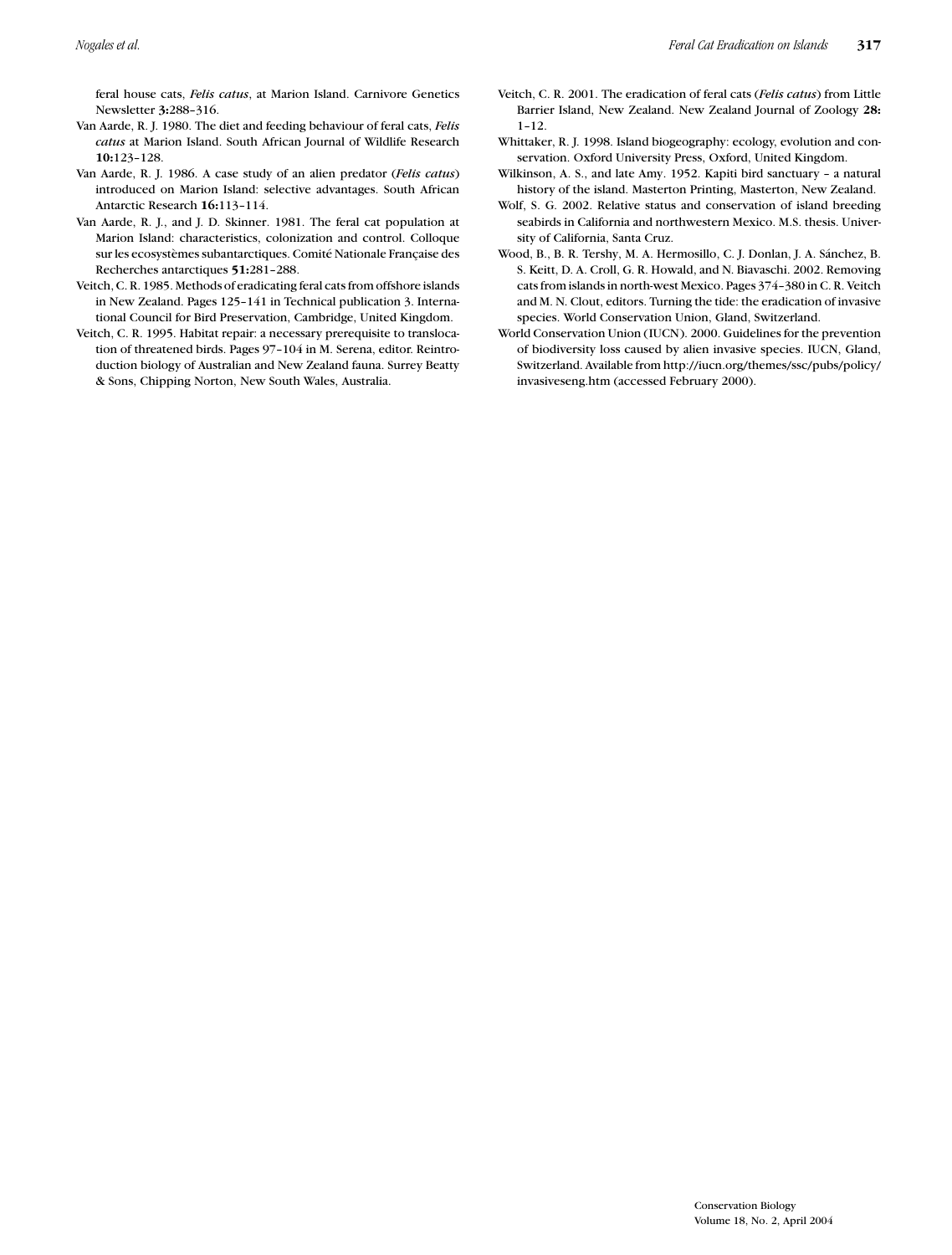| Appendix 1. Characteristics of the islands from which feral cats |                                   |                                             |                                |                                                          | (Felis catus) have been eradicated.  |                               |                                                                |                                                                              |
|------------------------------------------------------------------|-----------------------------------|---------------------------------------------|--------------------------------|----------------------------------------------------------|--------------------------------------|-------------------------------|----------------------------------------------------------------|------------------------------------------------------------------------------|
| Island                                                           | $Country^*$                       | $(km^2)$<br>Size                            | Population<br>estimated        | $\left(\alpha t S/k m^2\right)$<br>Population<br>density | Introduction<br>year                 | Eradication<br>period         | Eradication<br>methods                                         | Reference                                                                    |
| Macquarie I. (sub-Antarctic island)                              | <b>AUS</b>                        | 120                                         | 2450                           | 20.4                                                     | 1810-1820                            | 1975-2000, to be              | trapping, hunting, Poison 1080                                 | Copson & Whinam 2001; G. Copson,                                             |
|                                                                  |                                   |                                             |                                |                                                          |                                      | confirmed                     |                                                                | personal communication                                                       |
| Hermite (Montebello I.)                                          | AUS                               | 10.2                                        | $\approx\!\!20$                | $\boldsymbol{\sim}$                                      | c.1880                               | 1999 (8 weeks)                | Poison 1080 in kangaroo meat,                                  | Algar et al. 2002                                                            |
| Great Dog Island (Tasmania)                                      | AUS                               | 3.7                                         | 194                            | 52.4                                                     | unknown                              | 1991-1992                     | trapping, hunting<br>trapping                                  |                                                                              |
| Reevesby                                                         | AUS                               | 3.4                                         |                                | 1.2                                                      | end of 1800s or early<br>1900s       | 1984-1990                     | trapping                                                       | I. Skira, unpublished data<br>Pedler & Copley 1993                           |
| Gabo (southern-east Victoria)                                    | AUS                               | 1.54                                        | at least 30                    |                                                          | first recorded in 1846               | 1987-1991                     | hunting, trapping, 1080                                        | Twyford et al. 2000                                                          |
| North West I. (Capricornia                                       | AUS                               | 1.05                                        | $\approx 105$                  | $\overline{0}$                                           | c.1800s                              | 1984-1985                     | hunting, trapping, poison 1080 on<br>poison-baiting program    | Doom & Messersmith 1990                                                      |
| section)                                                         |                                   |                                             |                                |                                                          |                                      |                               | fish bait                                                      |                                                                              |
| Guillou (Kerguelen, sub-Antarctic<br>island)                     | $_{\rm RA}$                       | 1.45                                        | $\approx$ 15                   | 10.3                                                     | unknown                              | 1994-1995                     | hunting                                                        | Chapuis & Frenot 1996                                                        |
| Pitcairn (central Pacific Ocean)                                 | $\textrm{GB}$                     | 5.0                                         | $>70$                          |                                                          | unknown                              | 1997                          | poisoning from poisoned rats,<br>cage and gin traps, secondary | Bell & Bell 1997                                                             |
| Long Cay (Caicos Bank, Caribe)                                   | $\mathbb{G}\mathbb{B} \mathbb{R}$ |                                             | $\frac{1}{\sqrt{2}}$           |                                                          | unknown                              | 8-12 July 1999                | Poison 1080 in fish baits<br>hunting                           | Mitchell et al. 2002                                                         |
| Partida Sur (Gulf of California)                                 | MEX                               | $\begin{array}{c} 1.11 \\ 20.0 \end{array}$ |                                | 0.15                                                     | unknown                              | 2001                          | removed alive by fishers                                       |                                                                              |
| Monserrate (Gulf of California)                                  | <b>MEX</b>                        | 19.4                                        | $\omega$ $\vec{v}$ $\infty$    | $_{0.8}$                                                 | unknown                              | 2000-2001                     | trapping, hunting                                              | Donlan et al. 2000; Wood et al. 2002<br>Donlan et al. 2000; Wood et al. 2002 |
| Coronados (Gulf of California)                                   | MEX                               | 8.5                                         |                                | $_{0.9}$                                                 | unknown                              | November 1998-April<br>1999   | trapping                                                       | Arnaud et al. 2000                                                           |
| Natividad (Pacific Ocean, Baja<br>California)                    | MEX                               | 7.2                                         | $\overline{\mathcal{L}}$       | 5.6                                                      | more than 30 years ago               | 1999-2000, to be<br>confirmed | trapping, hunting                                              | Donlan et al. 2000; Wood et al. 2002                                         |
| Danzante (Gulf of California)                                    | MEX                               | $4.9$<br>3.2                                | $\mathbf{\mathsf{N}}$          | 0.4                                                      | unknown                              | 2000                          | trapping                                                       | G. Arnaud, personal communication                                            |
| San Martín (Pacific Ocean, Baja<br>California)                   | MEX                               |                                             | $\overline{z}$                 | 6.6                                                      | $\approx$ more than 20 years<br>ago  | 1999                          | trapping, hunting                                              | Donlan et al. 2000; Wood et al. 2002                                         |
| Todos Santos Sur (Pacific Ocean,<br>California)                  | MEX                               | $\overline{1.0}$                            | $\overline{3}$                 | $\overline{31}$                                          | 1910-1923                            | November 1997-July<br>1998    | trapping, hunting                                              | Donlan et al. 2000; Wood et al. 2002                                         |
| Asunción (Pacific Ocean, Baja<br>California)                     | MEX                               | 0.92                                        | $1 - 3$                        |                                                          | beginning 1970                       | 1994-1995                     | traps baited with canned food,<br>urine, droppings             | Donlan et al. 2000; Wood et al. 2002                                         |
| Coronado Norte (Pacific Ocean,                                   | MEX                               | 0.48                                        | 38                             | 79.2                                                     | end of 1987-1980                     | 1996-1997                     | traps baited with urine,                                       | Donlan et al. 2000; Wood et al. 2002                                         |
| San Roque (Pacific Ocean, Baja<br>Baja California)               | MEX                               | 0.38                                        | 23                             | 60.5                                                     | beginning 1970                       | end of 1980-1996              | hunting, traps baited with canned<br>droppings, and food       | Donlan et al. 2000; Wood et al. 2002                                         |
| California)                                                      |                                   |                                             |                                |                                                          |                                      |                               | food, urine, droppings                                         |                                                                              |
| Todos Santos Norte (Pacific<br>Ocean, Baja California)           | MEX                               | 0.23                                        | S                              | $\overline{13}$                                          | 1910-1923                            | July-August 1999              | traps baited with urine,<br>droppings, and food                | Donlan et al. 2000; Wood et al. 2002                                         |
| San Jerónimo (Pacific Ocean, Baja                                | MEX                               | 0.13                                        | 14                             | 107.7                                                    | $\approx$ more than 30 years         | 1999                          | trapping, hunting                                              | Donlan et al. 2000, Wood et al. 2002                                         |
| Mejía (Gulf of California)<br>California)                        |                                   | 3.0                                         |                                |                                                          | unknown<br>ago                       | 2001                          | trapping, hunting                                              |                                                                              |
| San Francisquito (Gulf of                                        | MEX<br>MEX                        | 2.6                                         | $\omega$ $\omega$              | 1.2                                                      | unknown                              | 2000                          | trapping, hunting                                              | Donlan et al. 2000; Wood et al. 2002<br>Donlan et al. 2000, Wood et al. 2002 |
| Isabela (Gulf of California)<br>California)                      | MEX                               | $\overline{1.0}$                            | >25                            |                                                          | unknown                              | 1996                          | Poison 1080, trapping, hunting                                 | Wood et al. 2002; C. Rodríguez, personal                                     |
| Estanque (Gulf of California)                                    |                                   |                                             |                                |                                                          |                                      | 1999                          |                                                                | Donlan et al. 2000; Wood et al. 2002<br>communication                        |
| Flat                                                             | MEX<br>MRI                        | $0.5$<br>2.5                                | $\mathbf{v}$<br>$\blacksquare$ | $\sim$ $\sim$                                            | probably recent<br>unknown           | 1998                          | secondary poisoning from rat<br>trapping, hunting              | Bell & Lomax 1998                                                            |
|                                                                  |                                   |                                             |                                |                                                          | releases by campers                  |                               | eradication, gin traps                                         |                                                                              |
| Ile aux Aigrettes                                                | RЦ                                | 0.25                                        | $\frac{1}{\sqrt{2}}$           |                                                          | twentieth century<br>probably in the | 1994                          | modified box traps                                             | S. Roy, personal communication                                               |
| Little Barrier                                                   | ZК                                | 28.2                                        | unknown                        |                                                          | 1870                                 | 1977-1980                     | gin traps, hunting, Poison 1080                                | Veitch 2001                                                                  |
| Tuhua (Mayor)<br>Kapiti                                          | <b>NN</b>                         | 19.6<br>13.0                                | S.<br>never numerou<br>unknown |                                                          | unknown<br>c. 1900                   | September 2000, to be<br>1934 | secondary poison from<br>unknown                               | C. R. Veitch, personal observation<br>Wilkinson & late Amy 1952              |
|                                                                  |                                   |                                             |                                |                                                          |                                      | confirmed                     | brodifacoum used for rats and<br>possibly starvation           |                                                                              |
| Motuihe<br>Cuvier                                                | <u>ий</u><br>ЙÄ                   | $\begin{array}{c} 1.9 \\ 1.8 \end{array}$   | $12^{12}$                      | $6.\overline{3}$<br>27.8                                 | c. nineteenth century<br>c.1889      | 1978-с. 1981<br>1960-1964     | gin traps, hunting<br>hunting                                  | Merton 1970<br>Veitch 1995                                                   |
|                                                                  |                                   |                                             |                                |                                                          |                                      |                               |                                                                | continued                                                                    |